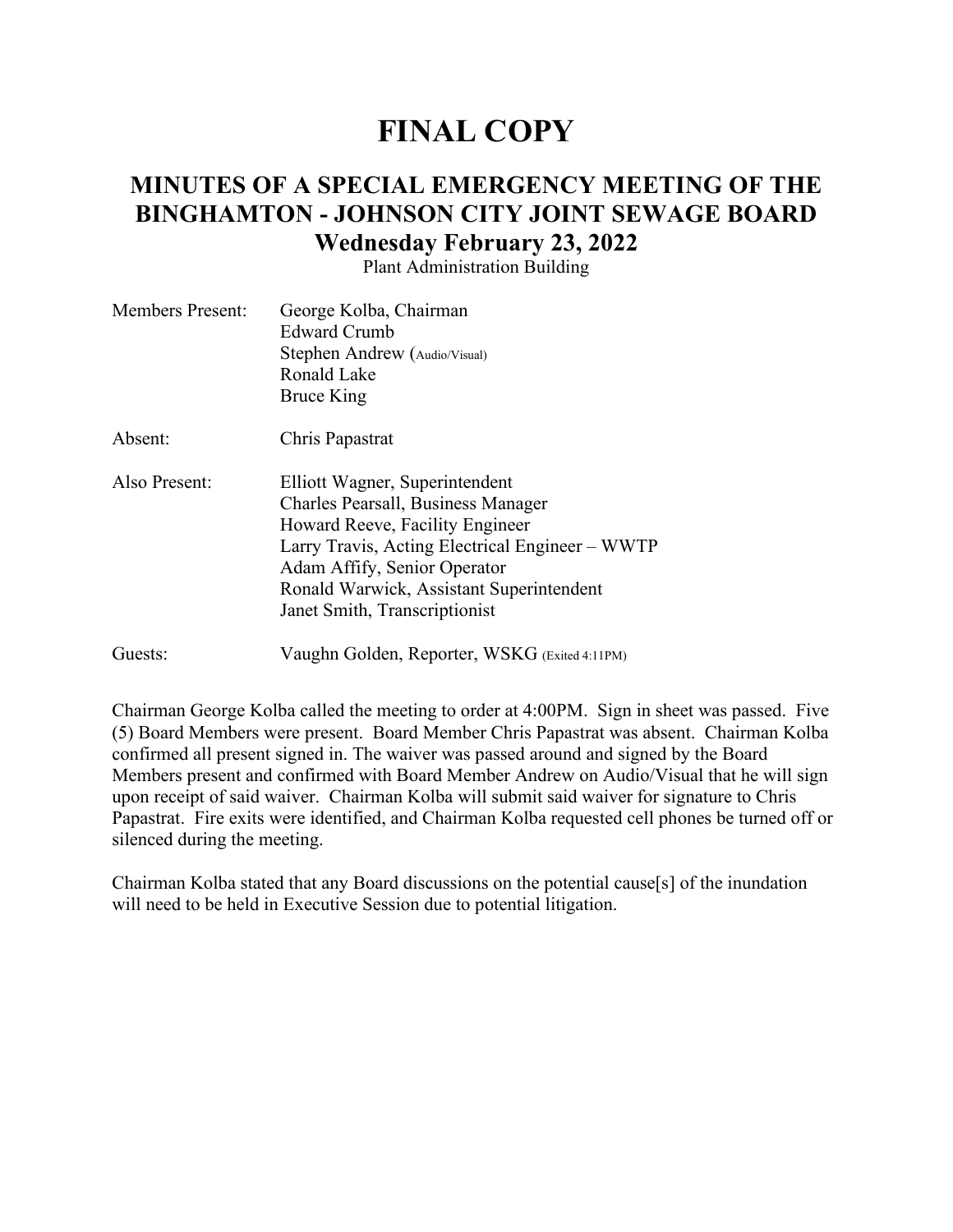#### **Edward Crumb made a motion declaring an emergency for procurement by reading aloud the following resolution:**

#### RESOLUTION DECLARING EMERGENCY

WHEREAS, on February 18, 2022, the Binghamton-Johnson City Joint Sewage Plant experienced a sudden and unexpected discharge of a large quantity of wastewater at the Plant, resulting in the inundation of the BAF CN Gallery; and

WHEREAS, as a result, a significant portion of the Plant's sewage treatment operations were rendered inoperable, and remain inoperable; and

WHEREAS, the quality of the Plant's discharges into the Susquehanna River are negatively impacted, which condition could affect public and/or employee health, as well as the health of the local river environment; now, therefore, be it

RESOLVED, that in accordance with the Board's procurement policy and New York State law, the Board waives compliance with Board policy and State law with regard to purchases of goods and public works contracts, but said waiver is limited to purchases or public works related to clean up of the Plant, and repairs of those parts of the Plant affected by the discharge so as to bring the Plant's discharges into compliance with State law and applicable permits; and be it further

RESOLVED, that the Board and Plant Superintendent shall take prudent action to secure the least total cost method of making purchases and engaging in public works, consistent with the nature of this emergency; and be it further

RESOLVED, that this resolution shall be effective through July 1, 2022.

**Motion seconded by Bruce King. Motion carried. 5/0/1. (Absent Chris Papastrat)**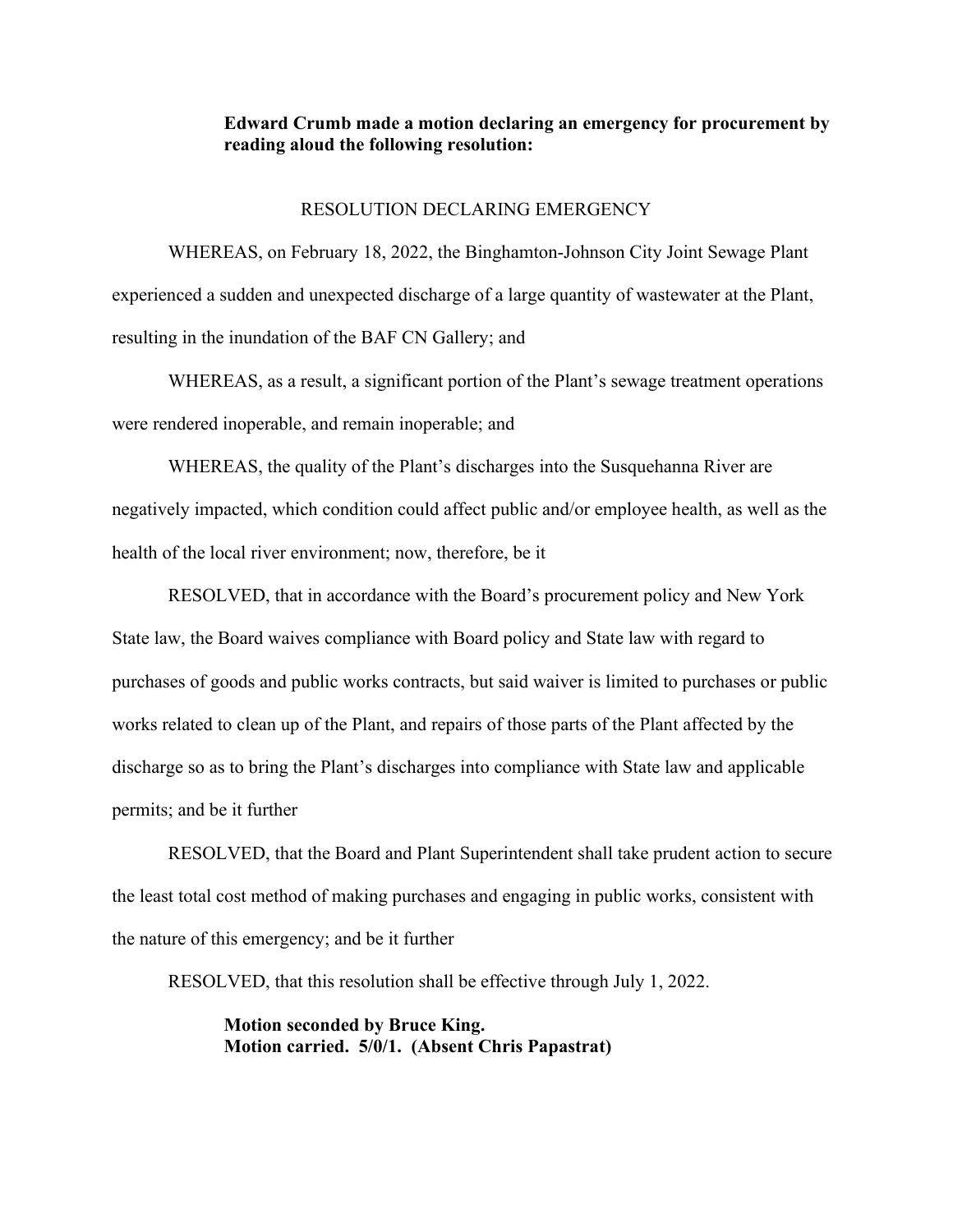## **Bruce King made a motion to go into Executive Session to discuss potential litigation.**

## **Motion seconded by Steve Andrew.**

Vaughn Golden, Reporter for WSKG asked for clarification and specifics regarding the potential litigation. Attorney Al Paniccia responded. Mr. Golden stated that he was challenging the Executive Session based upon an Advisory Opinion issued by former Executive Director Robert Freeman of the New York State Committee on Open Government, a copy of which he provided to Mr. Paniccia. After review, Mr. Paniccia, stated that he did not agree that the Advisory Opinion was applicable.

## **Motion carried. 5/0/1 (Absent Chris Papastrat)**

At 4:11PM the Board entered into Executive Session.

**Bruce King made a motion to exit Executive Session. Motion seconded by Edward Crumb. Motion carried. 5/0/1 (Absent Chris Papastrat)** 

At 5:02PM the Board exited Executive Session.

No action was taken during the Executive Session.

The Board then discussed the proposal for cleanup submitted by Wind River Environmental and cost of filtration media disposal bags as well as the use or assignment of budget lines.

> **Edward Crumb made a motion in accordance with the proposal dated February 23, 2022 by Wind River Environmental of Vernon, New Jersey to accept their proposal to provide trucks and labor at a** *not to exceed* **cost of \$148,000.00 for ten (10) days at prevailing wages for cleaning the basement of the CN Gallery and to authorize purchase of bags to dispose of salvaged media at a cost of up to \$25,000.00, for a total of \$173,000.00 to be encumbered from Budget line J8130.54804 ("Sludge & Waste Disposal") and authorize the chairman to sign the agreement. Motion seconded by Bruce King. Motion carried. 5/0/1 (Absent Chris Papastrat)**

Steve Andrew expressed his concern that the Board expedite a search/selection as quickly as possible to procure an insurance adjuster and George Kolba expressed his concern that the Board expedite a search/selection to procure a cost adjuster. Board members discussed and concurred.

> **Bruce King made a motion to adjourn. Motion seconded by Edward Crumb. Motion carried. 5/0/1 (Absent Chris Papastrat)**

Meeting adjourned at 5:17PM.